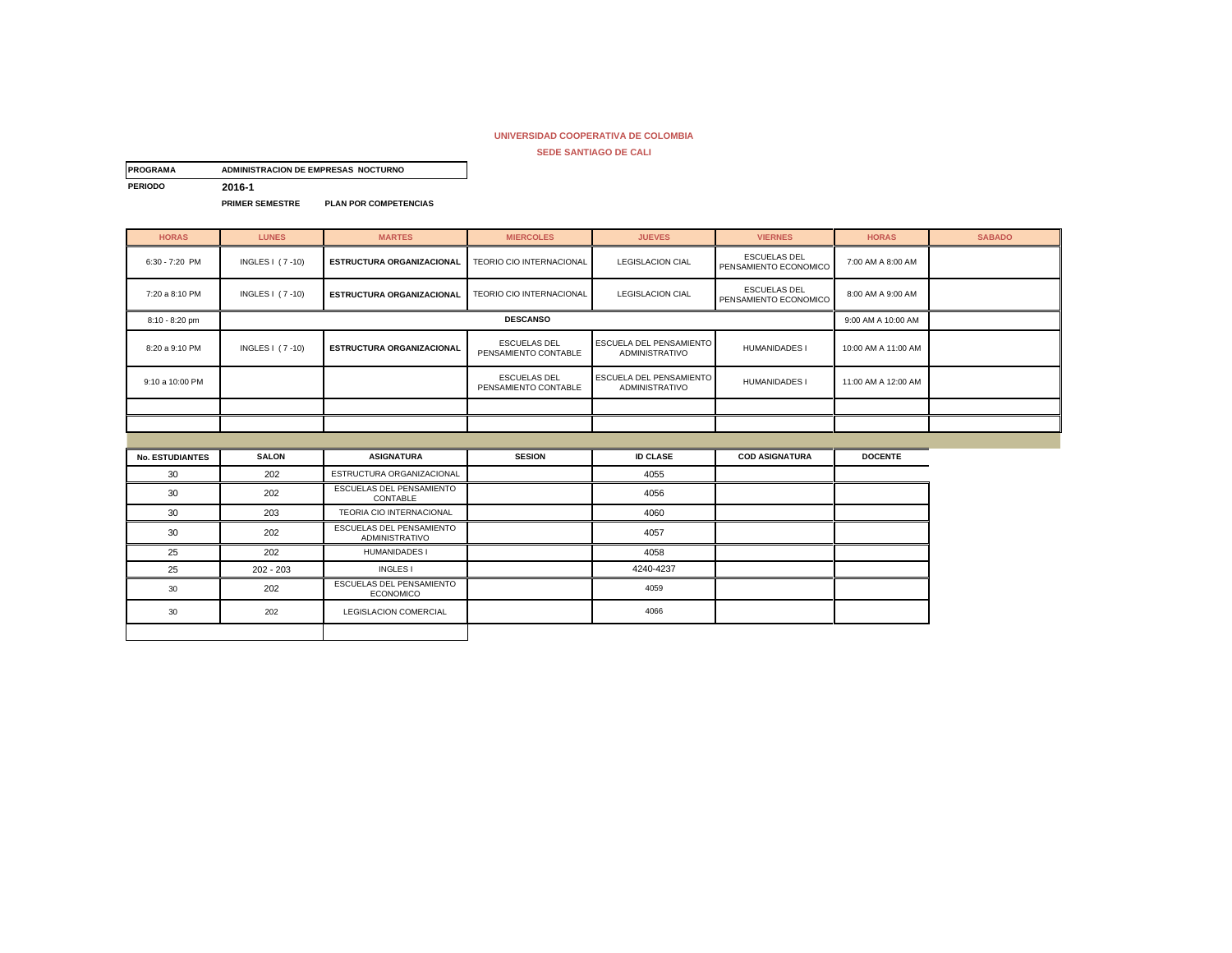| <b>PROGRAMA</b>        | <b>ADMINISTRACION DE EMPRESAS</b> |                                |                              |                                |                             |                     |                                |
|------------------------|-----------------------------------|--------------------------------|------------------------------|--------------------------------|-----------------------------|---------------------|--------------------------------|
| <b>PERIODO</b>         | 2016-1                            | <b>SEGUNDO</b>                 | <b>PLAN POR COMPETENCIAS</b> |                                |                             |                     |                                |
| <b>HORAS</b>           | <b>LUNES</b>                      | <b>MARTES</b>                  | <b>MIERCOLES</b>             | <b>JUEVES</b>                  | <b>VIERNES</b>              | <b>HORAS</b>        | <b>SABADO</b>                  |
| 6:30 - 7:20 PM         | <b>HUMANIDADES II</b>             |                                | DIAGNOSTICO ESTRATEGICO      | DIAGNOSTICO ESTRATEGICO        | TEORIA DE LA EMPRESA        | 7:00 AM A 8:00 AM   |                                |
| 7:20 a 8:10 PM         | <b>HUMANIDADES II</b>             | <b>INGLES II (7-10)</b>        | DIAGNOSTICO ESTRATEGICO      | <b>DIAGNOSTICO ESTRATEGICO</b> | TEORIA DE LA EMPRESA        | 8:00 AM A 9:00 AM   |                                |
| 8:10 - 8:20 pm         |                                   |                                | <b>DESCANSO</b>              |                                |                             | 9:00 AM A 10:00 AM  |                                |
| 8:20 a 9:10 PM         | <b>HUMANIDADES II</b>             | <b>INGLES II (7-10)</b>        | DIAGNOSTICO ESTRATEGICO      | <b>LEGISLACION LABORAL</b>     | <b>TEORIA DE LA EMPRESA</b> | 10:00 AM A 11:00 AM |                                |
| 9:10 a 10:00 PM        | <b>HUMANIDADES II</b>             | <b>INGLES II (7-10)</b>        | DIAGNOSTICO ESTRATEGICO      | LEGISLACION LABORAL            |                             | 11:00 AM A 12:00 AM |                                |
|                        |                                   |                                |                              |                                |                             | 12:00 AM A 1:00 AM  |                                |
|                        |                                   |                                |                              |                                |                             | 1:00 PM A 2:00 PM   | <b>ESTADISTICA DESCRIPTIVA</b> |
|                        |                                   |                                |                              |                                |                             | 2:00 PM A 3:00 PM   | <b>ESTADISTICA DESCRIPTIVA</b> |
|                        |                                   |                                |                              |                                |                             | 4:00 PM A 4:00 PM   |                                |
|                        |                                   |                                |                              |                                |                             | 5:00 PM A 6:00 PM   |                                |
|                        |                                   |                                |                              |                                |                             |                     |                                |
|                        |                                   |                                |                              |                                |                             |                     |                                |
| <b>No. ESTUDIANTES</b> | <b>SALON</b>                      | <b>ASIGNATURA</b>              | <b>SESION</b>                | <b>ID CLASE</b>                | <b>COD ASIGNATURA</b>       | <b>DOCENTE</b>      |                                |
| 27                     | 212                               | DIAGNOSTICO ESTRATEGICO        | 222                          | 4061                           |                             |                     |                                |
| 25                     | 212                               | HUMANIDADES II                 | 222                          | 4065 /14818                    |                             |                     |                                |
| 25                     | 212                               | <b>INGLES II</b>               |                              | 4256                           |                             |                     |                                |
| 27                     | 212                               | <b>ESTADISTICA DESCRIPTIVA</b> | 222                          | 4064                           |                             |                     |                                |
| 27                     | 212                               | TEORIA DE LA EMPRESA(micro)    | 222                          | 4063                           |                             |                     |                                |
| 27                     | 212                               | <b>LEGISLACION LABORAL</b>     | 222                          | 4062                           |                             |                     |                                |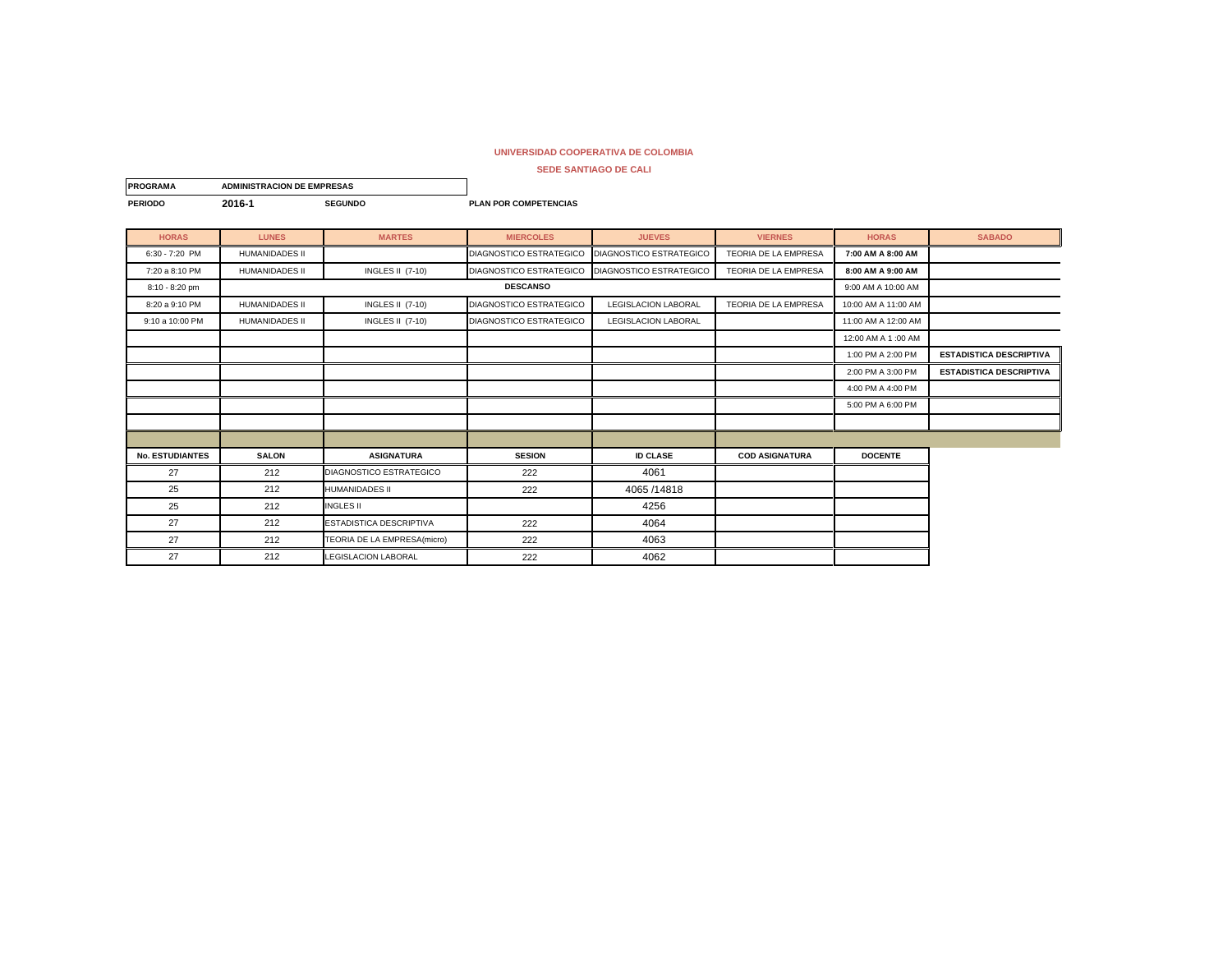| <b>PROGRAMA</b> | <b>IADMINISTRACION DE EMPRESAS NOCTURNO</b> |               |                               |
|-----------------|---------------------------------------------|---------------|-------------------------------|
| <b>PERIODO</b>  | 2016-1                                      |               |                               |
| <b>HORARIO</b>  | 6:00 PM a 10:00 PM                          | <b>TERCER</b> | <b>IPLAN POR COMPETENCIAS</b> |

| <b>HORAS</b>           | <b>LUNES</b>                           | <b>MARTES</b>                                          | <b>MIERCOLES</b>   | <b>JUEVES</b>                          | <b>VIERNES</b>                 | <b>HORAS</b>        | <b>SABADO</b>        |
|------------------------|----------------------------------------|--------------------------------------------------------|--------------------|----------------------------------------|--------------------------------|---------------------|----------------------|
| 6:30 - 7:20 PM         | PLAN ESTARETGICO DE<br>LA ORGANIZACIÓN | DISTRIBUCION DEL ESPACIO EN<br>LAS AREAS DE TRABAJO    | <b>INGLES IIII</b> | <b>HUMANIDADES III</b>                 | ESTADISTICA INFERENCIAL        | 7:00 AM A 8:00 AM   |                      |
| 7:20 a 8:10 PM         | PLAN ESTARETGICO DE<br>LA ORGANIZACIÓN | DISTRIBUCION DEL ESPACIO EN<br>LAS AREAS DE TRABAJO    |                    | <b>HUMANIDADES III</b>                 | <b>ESTADISTICA INFERENCIAL</b> | 8:00 AM A 9:00 AM   |                      |
| 8:10 - 8:20 pm         |                                        |                                                        | <b>DESCANSO</b>    |                                        |                                | 9:00 AM A 10:00 AM  |                      |
| 8:20 a 9:10 PM         | PLAN ESTARETGICO DE<br>LA ORGANIZACIÓN | DISTRIBUCION DEL ESPACIO EN<br>LAS AREAS DE TRABAJO    | <b>INGLES IIII</b> | PLAN ESTARETGICO DE LA<br>ORGANIZACIÓN | <b>ESTADISTICA INFERENCIAL</b> | 10:00 AM A 11:00 AM |                      |
| 9:10 a 10:00 PM        |                                        | DISTRIBUCION DEL ESPACIO EN<br>LAS AREAS DE TRABAJO    | <b>INGLES IIII</b> | PLAN ESTARETGICO DE LA<br>ORGANIZACIÓN |                                | 11:00 AM A 12:00 AM |                      |
|                        |                                        |                                                        |                    |                                        | OK                             |                     |                      |
|                        |                                        |                                                        |                    |                                        |                                | 2:00 PM A 3:00 PM   | AGREGADOS ECONOMICOS |
|                        |                                        |                                                        |                    |                                        |                                | 3:00 PM A 4:00 PM   | AGREGADOS ECONOMICOS |
|                        |                                        |                                                        |                    |                                        |                                | 4:00 PM A 5:00 PM   | AGREGADOS ECONOMICOS |
|                        |                                        |                                                        |                    |                                        |                                |                     |                      |
|                        |                                        |                                                        |                    |                                        |                                |                     |                      |
| <b>No. ESTUDIANTES</b> | <b>SALON</b>                           | <b>ASIGNATURA</b>                                      | <b>SESION</b>      | <b>ID CLASE</b>                        | <b>COD ASIGNATURA</b>          | <b>DOCENTE</b>      |                      |
| 22                     | 213                                    | PLAN ESTARETGICO DE LA<br>ORGANIZACIÓN (5)             |                    | 14337                                  |                                |                     |                      |
| 22                     | 213                                    | DISTRIBUCON DEL ESPACIO EN<br>LAS AREAS DE TRABAJO (4) |                    | 14336                                  |                                |                     |                      |
| 22                     | 213                                    | ESTADISTICA INFERENCIAL (3)                            |                    | 14339                                  |                                |                     |                      |
| 22                     | 213                                    | AGREGADOS ECONOMICOS (3)                               |                    | 14340                                  |                                |                     |                      |
| 22                     | 213                                    | INGLES III (3)                                         |                    | 4271 / 14461                           |                                |                     |                      |
| 22                     | 213                                    | HUMANIDADES III (2)                                    |                    | 14338                                  |                                |                     |                      |
|                        |                                        |                                                        |                    |                                        |                                |                     |                      |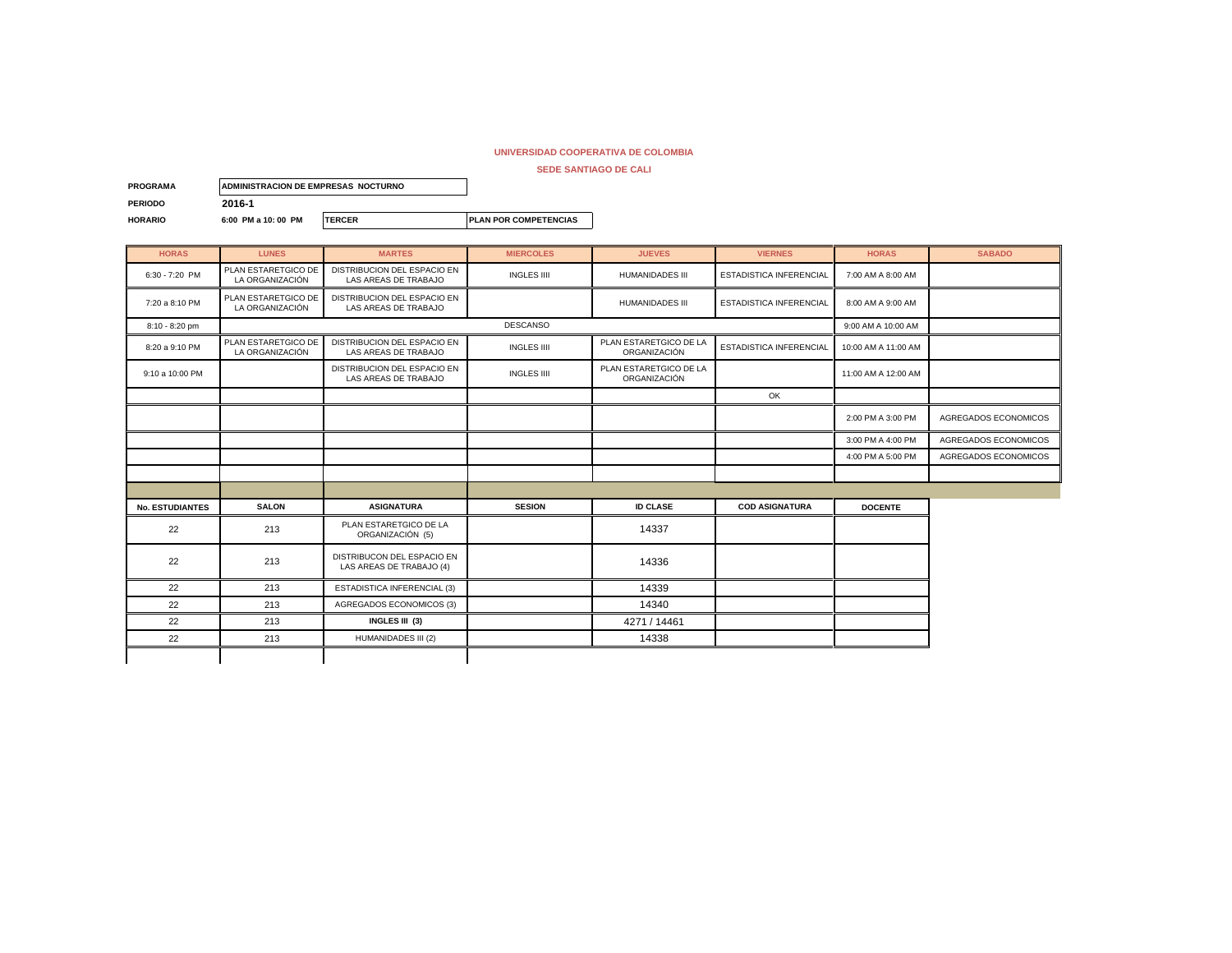| <b>PROGRAMA</b>        | ADMINISTRACION DE EMPRESAS NOCTURNO |                          |                           |                 |                       |                     |                          |
|------------------------|-------------------------------------|--------------------------|---------------------------|-----------------|-----------------------|---------------------|--------------------------|
| <b>PERIODO</b>         | 2016-1                              |                          |                           |                 |                       |                     |                          |
| <b>HORARIO</b>         | 6:00 PM a 10:00 PM                  |                          |                           |                 |                       |                     |                          |
| <b>SEMESTRE</b>        | IV                                  |                          |                           |                 |                       |                     |                          |
| <b>HORAS</b>           | <b>LUNES</b>                        | <b>MARTES</b>            | <b>MIERCOLES</b>          | <b>JUEVES</b>   | <b>VIERNES</b>        | <b>HORAS</b>        | <b>SABADO</b>            |
| 6:30 - 7:20 PM         | DERECHO COMERCIAL                   | ADMINIST. IV             |                           | COSTOS          |                       | 6:00 AM A 7:00 AM   | <b>INSTITUCIONAL III</b> |
| 7:20 a 8:10 PM         | DERECHO COMERCIAL                   | ADMINIST. IV             | <b>INGLES III (7 -10)</b> | COSTOS          |                       | 7:00 AM A 8:00 AM   | <b>INSTITUCIONAL III</b> |
| 8:10 - 8:20 pm         |                                     |                          | <b>DESCANSO</b>           |                 |                       | 8:00 AM A 9:00 AM   | virtual                  |
| 8:20 a 9:10 PM         | DERECHO COMERCIAL                   | ADMINIST. IV             | <b>INGLES III (7 -10)</b> | COSTOS          |                       | 9:00 AM A 10:00 AM  |                          |
| 9:10 a 10:00 PM        |                                     |                          | <b>INGLES III (7 -10)</b> |                 |                       | 10:00 AM A 11:00 AM |                          |
|                        |                                     |                          |                           |                 |                       |                     |                          |
|                        |                                     |                          |                           |                 |                       | 2:00 PM A 3:00 PM   | <b>ESTADISTICA II</b>    |
|                        |                                     |                          |                           |                 |                       | 3:00 PM A 4:00 PM   | <b>ESTADISTICA II</b>    |
|                        |                                     |                          |                           |                 |                       | 4:00 PM A 5:00 PM   | <b>ESTADISTICA II</b>    |
|                        |                                     |                          |                           |                 |                       |                     |                          |
|                        |                                     |                          |                           |                 |                       |                     |                          |
| <b>No. ESTUDIANTES</b> | <b>SALON</b>                        | <b>ASIGNATURA</b>        | <b>SESION</b>             | <b>ID CLASE</b> | <b>COD ASIGNATURA</b> | <b>DOCENTE</b>      |                          |
| 30                     | 214                                 | ESTADISTICA II *         |                           | 4643            |                       |                     |                          |
| 30                     | 214                                 | DERECHO COMERCIAL *      |                           | 4644            |                       |                     |                          |
| 30                     | 214                                 | COSTOS <sup>*</sup>      |                           | 4645            |                       |                     |                          |
| 25                     | 214                                 | INGLES III               |                           | 14461           |                       |                     |                          |
| 30                     | 214                                 | <b>ADMINISTRACION IV</b> |                           | 4646            |                       |                     |                          |
| 25                     | virtual                             | <b>INSTITUCIONAL III</b> |                           | 4279            |                       |                     |                          |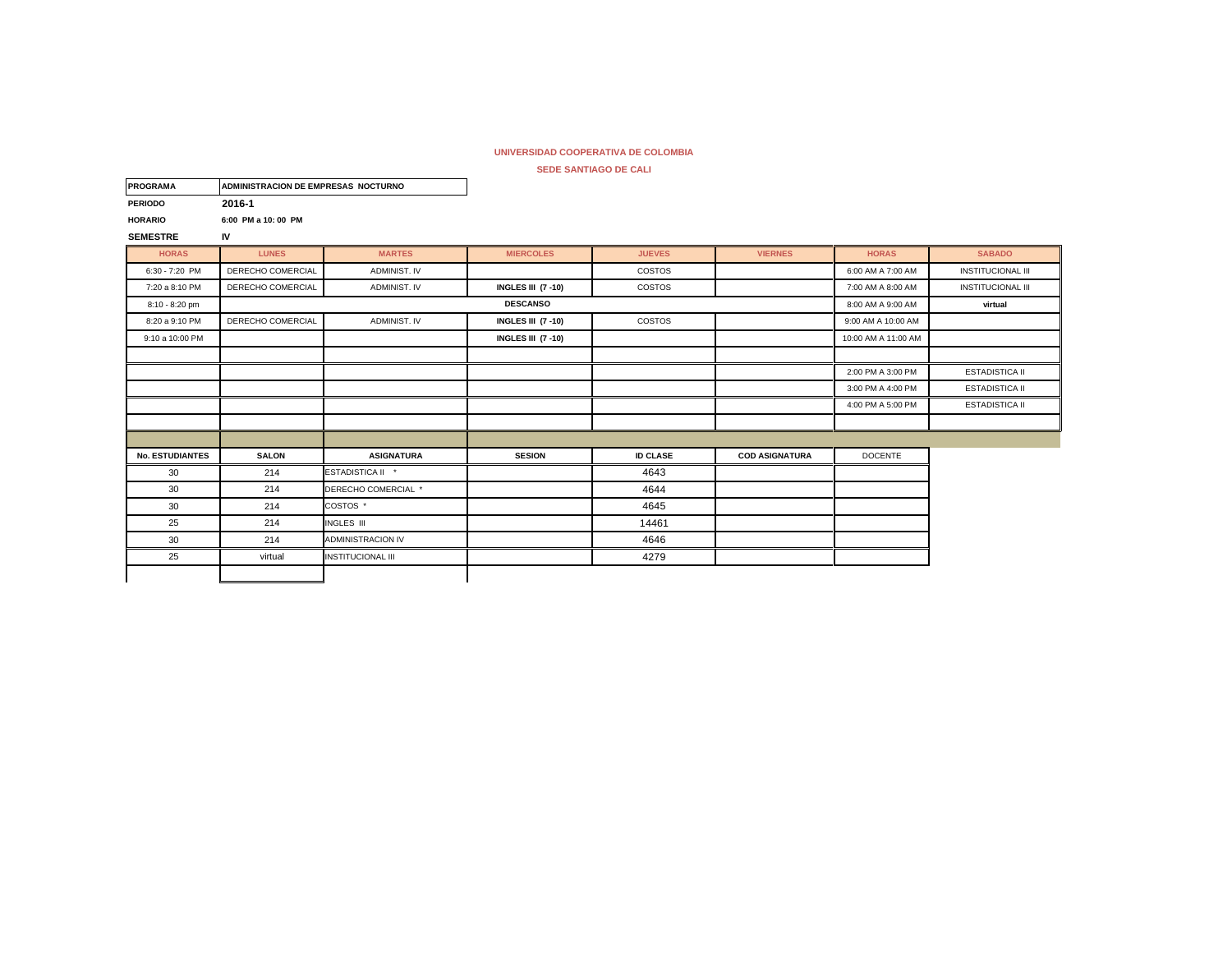| <b>PROGRAMA</b>        | ADMINISTRACION DE EMPRESAS NOCTURNO |                            |                  |                 |                       |                     |                  |
|------------------------|-------------------------------------|----------------------------|------------------|-----------------|-----------------------|---------------------|------------------|
| <b>PERIODO</b>         | 2016-1                              |                            |                  |                 |                       |                     |                  |
| <b>HORARIO</b>         | 6:00 PM a 10:00 PM                  |                            |                  |                 |                       |                     |                  |
| <b>SEMESTRE</b>        | V                                   |                            |                  |                 |                       |                     |                  |
| <b>HORAS</b>           | <b>LUNES</b>                        | <b>MARTES</b>              | <b>MIERCOLES</b> | <b>JUEVES</b>   | <b>VIERNES</b>        | <b>HORAS</b>        | <b>SABADO</b>    |
| $6:30 - 7:20$ PM       | ALGEBRA LINEAL                      | DERECHO LABORAL            | PSICOLO, ORGANIZ | ECON.COLOMBIAN  |                       | 7:00 AM A 8:00 AM   |                  |
| 7:20 a 8:10 PM         | ALGEBRA LINEAL                      | DERECHO LABORAL            | PSICOLO. ORGANIZ | ECON.COLOMBIAN  | <b>INGLES IV</b>      | 8:00 AM A 9:00 AM   |                  |
| 8:10 - 8:20 pm         |                                     |                            | <b>DESCANSO</b>  |                 |                       | 9:00 AM A 10:00 AM  |                  |
| 8:20 a 9:10 PM         | ALGEBRA LINEAL                      | DERECHO LABORAL            | PSICOLO. ORGANIZ | ECON.COLOMBIAN  | <b>INGLES IV</b>      | 10:00 AM A 11:00 AM |                  |
| 9:10 a 10:00 PM        |                                     |                            |                  |                 | <b>INGLES IV</b>      | 11:00 AM A 12:00 AM |                  |
|                        |                                     |                            |                  |                 |                       | 1:00 PM A 2:00 PM   |                  |
|                        |                                     |                            |                  |                 |                       | 2:00 PM A 3:00 PM   | MATEMAT, FINANC. |
|                        |                                     |                            |                  |                 |                       | 3:00 PM A 4:00 PM   | MATEMAT. FINANC. |
|                        |                                     |                            |                  |                 |                       | 4:00 PM A 5:00 PM   | MATEMAT, FINANC. |
|                        |                                     |                            |                  |                 |                       | 5:00 PM A 6:00 PM   |                  |
|                        |                                     |                            |                  |                 |                       |                     |                  |
| <b>No. ESTUDIANTES</b> | <b>SALON</b>                        | <b>ASIGNATURA</b>          | <b>SESION</b>    | <b>ID CLASE</b> | <b>COD ASIGNATURA</b> | <b>DOCENTE</b>      |                  |
| 30                     | 301                                 | ALGEBRA LINEAL *           |                  | 4692            |                       |                     |                  |
| 30                     | 301                                 | DERECHO LABORAL **         |                  | 4693            |                       |                     |                  |
| 30                     | 301                                 | ECONOMIA COLOMBIANA        |                  | 4694            |                       |                     |                  |
| 30                     | sala 306                            | MATEMATICAS FINANCIERA *   |                  | 4704            |                       |                     |                  |
| 30                     | 301                                 | PSICOLOGIA ORGANIZACIONAL. |                  | 4648            |                       |                     |                  |
| 25                     | 301                                 | <b>INGLES IV</b>           |                  | 4278            |                       |                     |                  |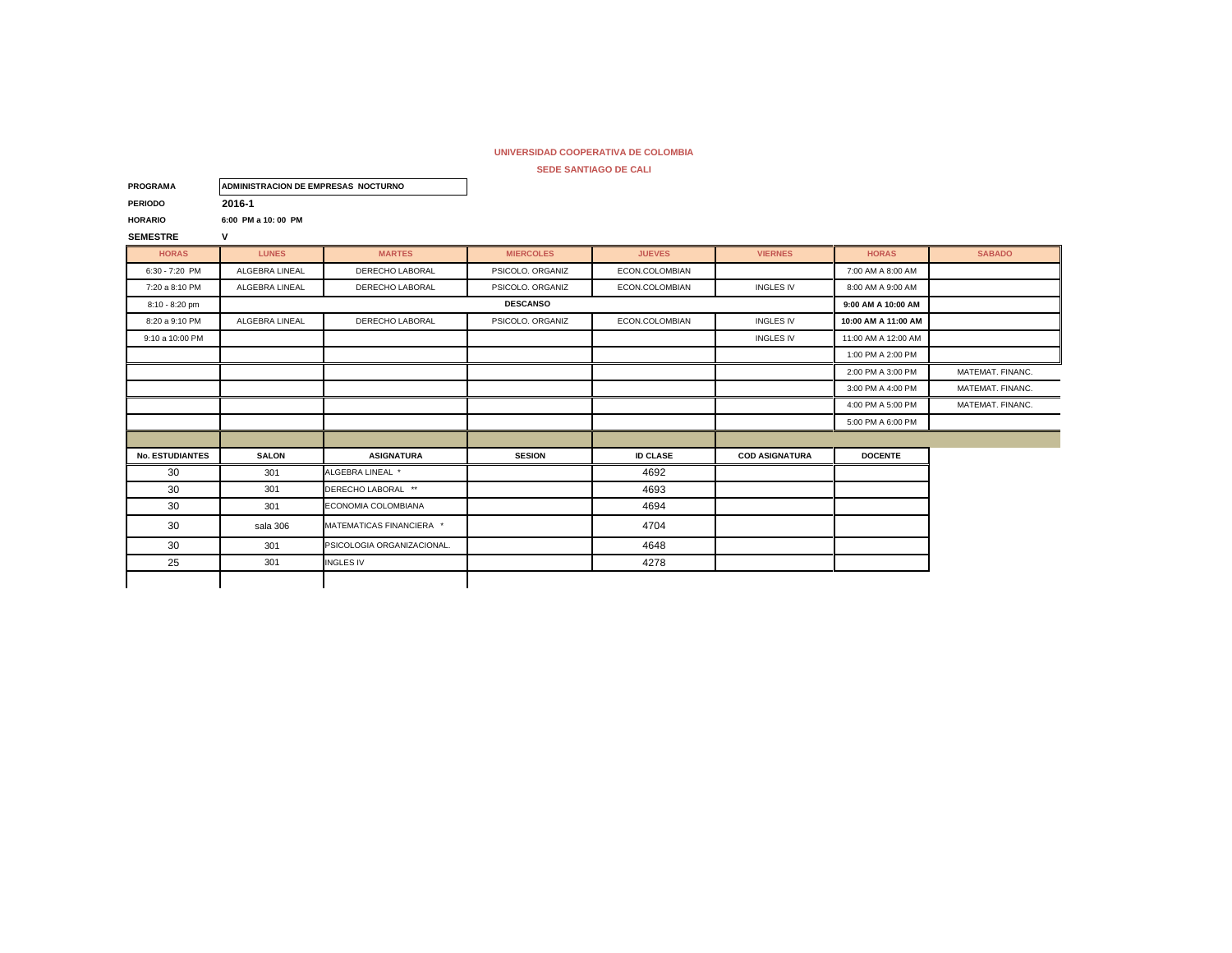**SEDE SANTIAGO DE CALI**

| <b>PROGRAMA</b>        | ADMINISTRACION DE EMPRESAS NOCTURNO |                                    |                   |                                      |                       |                     |                    |
|------------------------|-------------------------------------|------------------------------------|-------------------|--------------------------------------|-----------------------|---------------------|--------------------|
| <b>PERIODO</b>         | 2016-1                              |                                    |                   |                                      |                       |                     |                    |
| <b>HORARIO</b>         | 6:00 PM a 10:00 PM                  |                                    |                   |                                      |                       |                     |                    |
| <b>SEMESTRE</b>        | VI                                  |                                    |                   |                                      |                       |                     |                    |
| <b>HORAS</b>           | <b>LUNES</b>                        | <b>MARTES</b>                      | <b>MIERCOLES</b>  | <b>JUEVES</b>                        | <b>VIERNES</b>        | <b>HORAS</b>        | <b>SABADO</b>      |
| 6:30 - 7:20 PM         | <b>COMERCIO EXTERIOR</b>            | <b>GEREN. TALEN. H</b>             | <b>FINANZAS1</b>  | <b>INSTITUCIONAL IV</b>              | INVES. OPERA. I       | 7:00 AM A 8:00 AM   |                    |
| 7:20 a 8:10 PM         | <b>COMERCIO EXTERIOR</b>            | GEREN, TALEN, H                    | <b>FINANZAS I</b> | <b>INSTITUCIONAL IV</b>              | INVES. OPERA. I       | 8:00 AM A 9:00 AM   |                    |
| 8:10 - 8:20 pm         |                                     |                                    | <b>DESCANSO</b>   |                                      |                       | 9:00 AM A 10:00 AM  |                    |
| 8:20 a 9:10 PM         | <b>COMERCIO EXTERIOR</b>            | <b>GEREN, TALEN, H</b>             | <b>FINANZAS I</b> | DESARROLLO EMPRESARIAL<br>COLOMBIANO | INVES. OPERA. I       | 10:00 AM A 11:00 AM |                    |
| 9:10 a 10:00 PM        |                                     |                                    |                   | DESARROLLO EMPRESARIAL<br>COLOMBIANO |                       | 11:00 AM A 12:00 AM |                    |
|                        |                                     |                                    |                   |                                      |                       | 1:00 AM A 2:00 AM   |                    |
|                        |                                     |                                    |                   |                                      |                       | 2:00 PM A 3:00 PM   | <b>ELECTIVA II</b> |
|                        |                                     |                                    |                   |                                      |                       | 3:00 PM A 4:00 PM   | ELECTIVA II        |
|                        |                                     |                                    |                   |                                      |                       | 400 PM A 5:00 PM    |                    |
|                        |                                     |                                    |                   |                                      |                       | 5:00 PM A 6:00 PM   |                    |
|                        |                                     |                                    |                   |                                      |                       |                     |                    |
|                        |                                     |                                    |                   |                                      |                       |                     |                    |
| <b>No. ESTUDIANTES</b> | <b>SALON</b>                        | <b>ASIGNATURA</b>                  | <b>SESION</b>     | <b>ID CLASE</b>                      | <b>COD ASIGNATURA</b> | <b>DOCENTE</b>      |                    |
| 28                     | 312                                 | COMERCIO EXTERIOR *                |                   | 4695                                 |                       |                     |                    |
| 28                     | <b>SALA 306</b>                     | <b>FINANZAS I</b>                  |                   | 4651                                 |                       |                     |                    |
| 28                     | 401                                 | DESARROLLO EMPRES CBIANO           |                   | 4650                                 |                       |                     |                    |
| 28                     | 312                                 | <b>INVESTIGAC DE OPERACIONES I</b> |                   | 4649                                 |                       |                     |                    |
| 28                     | 312                                 | GERENCIA TALENTO HUMANO            |                   | 4652                                 |                       |                     |                    |
| 25                     | 312                                 | INSTITUCIONAL.IV                   |                   | 4653                                 |                       |                     |                    |
| 28                     | 312                                 | ELECTIVA II                        |                   | 4654                                 |                       |                     |                    |
|                        |                                     |                                    |                   |                                      |                       |                     |                    |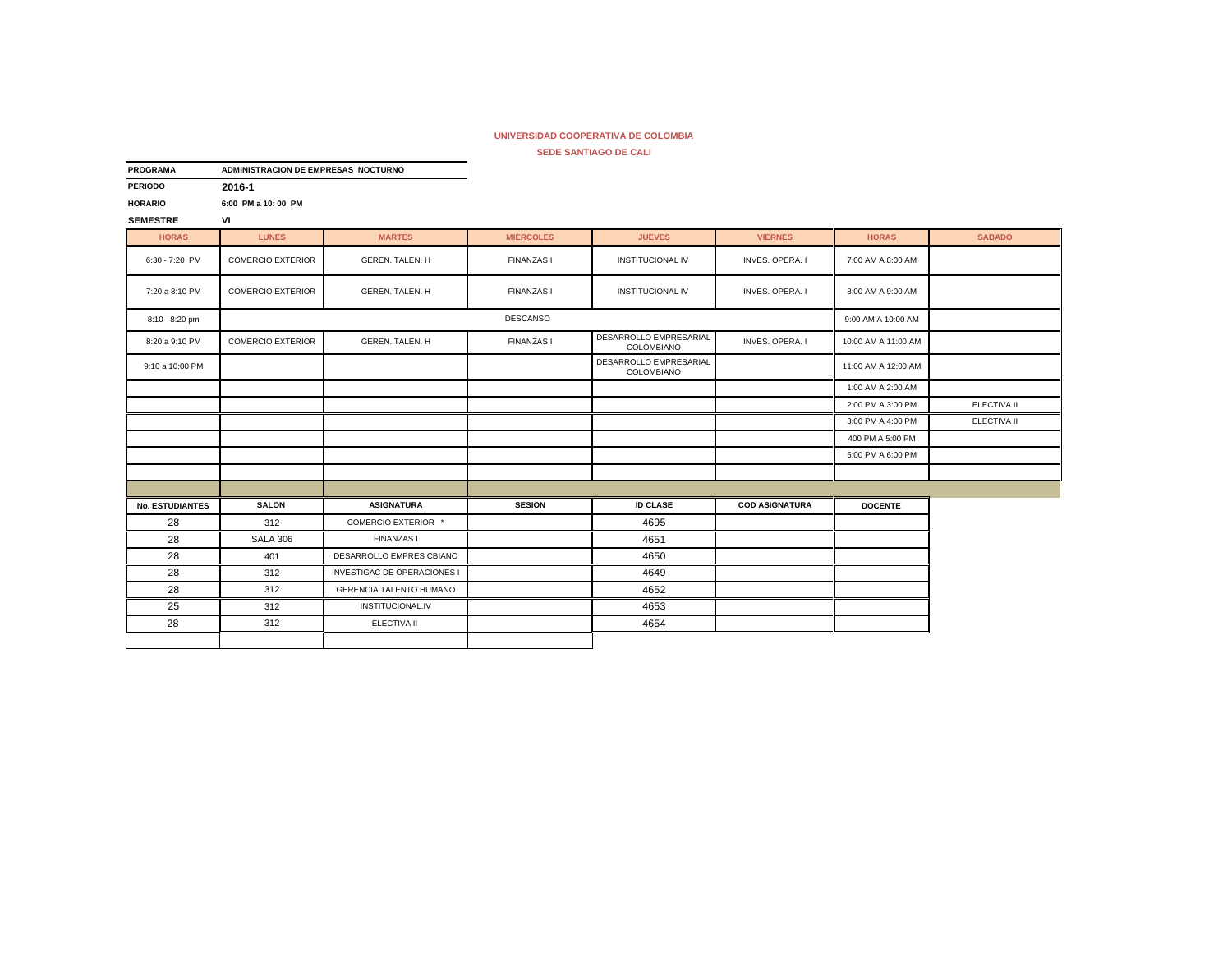| <b>PROGRAMA</b> | ADMINISTRACION DE EMPRESAS NOCTURNO |
|-----------------|-------------------------------------|
| <b>PERIODO</b>  | 2015-2                              |
| <b>HORARIO</b>  | 6:00 PM a 10:00 PM                  |
| <b>SEMESTRE</b> | VII                                 |

| <b>HORAS</b>           | <b>LUNES</b>       | <b>MARTES</b>               | <b>MIERCOLES</b>           | <b>JUEVES</b>   | <b>VIERNES</b>        | <b>HORAS</b>        | <b>SABADO</b> |
|------------------------|--------------------|-----------------------------|----------------------------|-----------------|-----------------------|---------------------|---------------|
| $6:30 - 7:20$ PM       | <b>FINANZAS II</b> | DERECHO TRIBUTARIO          | <b>INVESTI, DE OPER II</b> | MERCADEO I      | MERC, CAPIT           | 7:00 AM A 8:00 AM   |               |
| 7:20 a 8:10 PM         | <b>FINANZAS II</b> | DERECHO TRIBUTARIO          | <b>INVESTI. DE OPER II</b> | MERCADEO I      | MERC. CAPIT           | 8:00 AM A 9:00 AM   |               |
| 8:10 - 8:20 pm         |                    |                             | <b>DESCANSO</b>            |                 |                       | 9:00 AM A 10:00 AM  |               |
| 8:20 a 9:10 PM         | <b>FINANZAS II</b> | DERECHO TRIBUTARIO          | <b>INVESTI. DE OPER II</b> | MERCADEO I      | MERC. CAPIT           | 10:00 AM A 11:00 AM |               |
| 9:10 a 10:00 PM        |                    |                             |                            |                 |                       | 11:00 AM A 12:00 AM |               |
|                        |                    |                             |                            |                 |                       | 1:00 AM A 2:00 AM   |               |
|                        |                    |                             |                            |                 |                       | 2:00 AM A 3:00 AM   |               |
|                        |                    |                             |                            |                 |                       | 3:00 AM A 4:00 AM   |               |
|                        |                    |                             |                            |                 |                       | 4:00 AM A 5:00 AM   |               |
|                        |                    |                             |                            |                 |                       | 5:00 PM A 6:00 PM   |               |
|                        |                    |                             |                            |                 |                       |                     |               |
|                        |                    |                             |                            |                 |                       |                     |               |
|                        |                    |                             |                            |                 |                       |                     |               |
| <b>No. ESTUDIANTES</b> | <b>SALON</b>       | <b>ASIGNATURA</b>           | <b>SESION</b>              | <b>ID CLASE</b> | <b>COD ASIGNATURA</b> | <b>DOCENTE</b>      |               |
| 30                     | 203                | <b>DERECHO TRIBUTARIO</b>   |                            | 4655            |                       |                     |               |
| 30                     | sala 306           | MERCADO DE CAPITALES        |                            | 14341           |                       |                     |               |
| 30                     | 213                | INVESTIG. DE OPERACIONES II |                            | 4656            |                       |                     |               |
| 30                     | 203                | MERCADEO I                  |                            | 4657            |                       |                     |               |
| 30                     | posgrados 101      | <b>FINANZAS II</b>          |                            | 4658            |                       |                     |               |
|                        |                    |                             |                            |                 |                       |                     |               |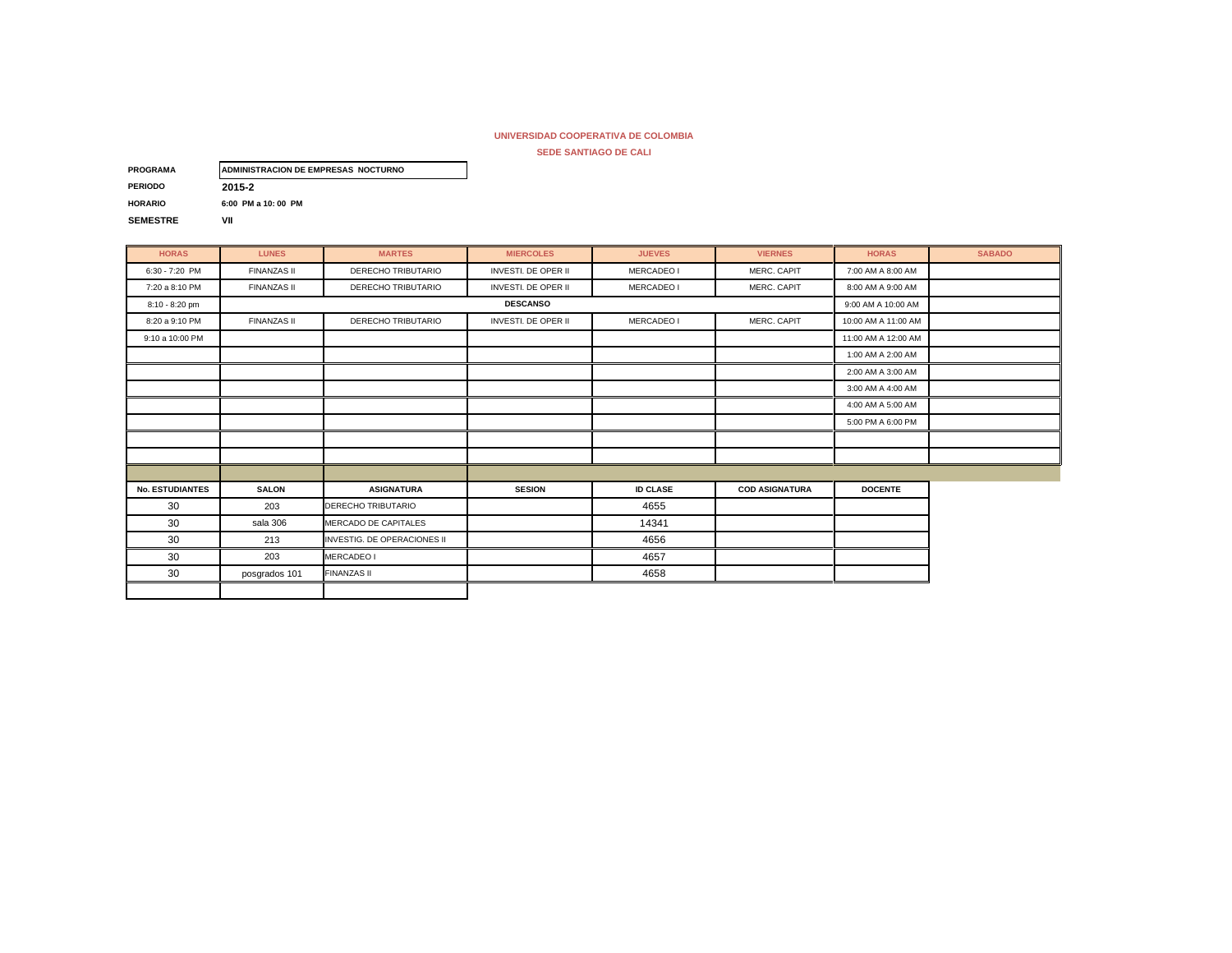| <b>PROGRAMA</b> | ADMINISTRACION DE EMPRESAS NOCTURNO |
|-----------------|-------------------------------------|
| <b>PERIODO</b>  | 2015-2                              |
| <b>HORARIO</b>  | 6:00 PM a 10:00 PM                  |
| <b>SEMESTRE</b> | VIII                                |

| <b>HORAS</b>           | <b>LUNES</b>       | <b>MARTES</b>               | <b>MIERCOLES</b>    | <b>JUEVES</b>            | <b>VIERNES</b>         | <b>HORAS</b>        | <b>SABADO</b>          |
|------------------------|--------------------|-----------------------------|---------------------|--------------------------|------------------------|---------------------|------------------------|
| 6:30 - 7:20 PM         | <b>MERCADEO II</b> | FINAN. ADM PUBLI.           | <b>PRESUPUESTOS</b> | <b>ADMON ESTRATEGICA</b> | ADMON DE LA PRODUCCION | 7:00 AM A 8:00 AM   |                        |
| 7:20 a 8:10 PM         | <b>MERCADEO II</b> | FINAN. ADM PUBLI.           | <b>PRESUPUESTOS</b> | <b>ADMON ESTRATEGICA</b> | ADMON DE LA PRODUCCION | 8:00 AM A 9:00 AM   |                        |
| 8:10 - 8:20 pm         |                    |                             | <b>DESCANSO</b>     |                          |                        |                     |                        |
| 8:20 a 9:10 PM         | <b>MERCADEO II</b> | FINAN, ADM PUBLI.           | <b>PRESUPUESTOS</b> | <b>ADMON ESTRATEGICA</b> | ADMON DE LA PRODUCCION | 10:00 AM A 11:00 AM |                        |
| 9:10 a 10:00 PM        |                    |                             |                     |                          |                        | 11:00 AM A 12:00 AM | <b>DESCANSO</b>        |
|                        |                    |                             |                     |                          |                        |                     |                        |
| $1 - 2$ pm             |                    |                             |                     |                          |                        |                     | <b>INSTITUCIONAL V</b> |
| 2pm: - 3 pm            |                    |                             |                     |                          |                        |                     | <b>INSTITUCIONAL V</b> |
|                        |                    |                             |                     |                          |                        |                     |                        |
|                        |                    |                             |                     |                          |                        |                     |                        |
|                        |                    |                             |                     |                          |                        |                     |                        |
| <b>No. ESTUDIANTES</b> | <b>SALON</b>       | <b>ASIGNATURA</b>           | <b>SESION</b>       | <b>ID CLASE</b>          | <b>COD ASIGNATURA</b>  | <b>DOCENTE</b>      |                        |
| 29                     | sala               | <b>PRESUPUESTOS</b> *       |                     | 4660                     |                        |                     |                        |
| 29                     | 313                | ADMINISTRA ESTRATEGICA *    |                     | 4661                     |                        |                     |                        |
| 29                     | 313                | <b>MERCADEO II</b>          |                     | 4659                     |                        |                     |                        |
| 29                     | 313                | ADMINIS. DE LA PRODUCCION   |                     | 4662                     |                        |                     |                        |
| 29                     | 313                | FINANZAS Y ADMINIST PUBLICA |                     | 4663                     |                        |                     |                        |
| 25                     | 313                | INSTITUCIONAL V *           |                     | 4664                     |                        |                     |                        |
|                        |                    |                             | 282                 |                          |                        |                     |                        |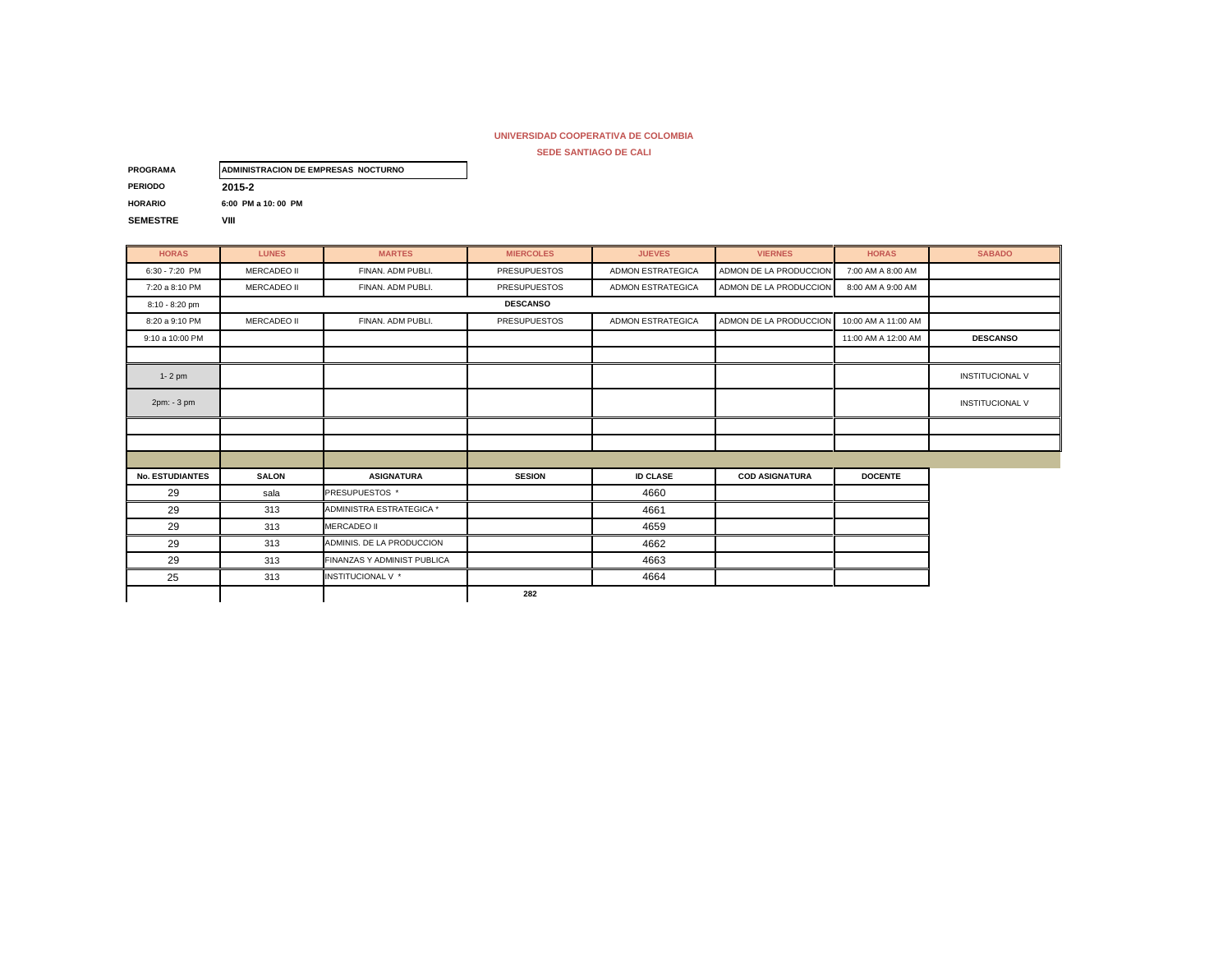**SEDE SANTIAGO DE CALI**

| <b>PROGRAMA</b> | ADMINISTRACION DE EMPRESAS NOCTURNO |
|-----------------|-------------------------------------|
| <b>PERIODO</b>  | 2016-1                              |
| <b>HORARIO</b>  | 6:00 PM a 10:00 PM                  |
| <b>SEMESTRE</b> | IX                                  |

**HORAS LUNES MARTES MIERCOLES JUEVES VIERNES HORAS SABADO** 6:30 - 7:20 PM FORMULACION Y<br>EVAL.PROYECTOS T GNINDLAGION T SEMINA. REGION. I AUDITORIA ADTIVA. ∴ ADMIN. CALIDAD 7:00 AM A 8:00 AM<br>EVAL.PROYECTOS I 7:20 a 8:10 PM FORMULACION Y " OKIMDLO-OOK I SEMINA. REGION. I AUDITORIA ADTIVA. ∥ ADMIN. CALIDAD 8:00 AM A 9:00 AM<br>EVAL.PROYECTOS 8:10 - 8:20 pm 9:00 AM A 10:00 AM A 10:00 AM 8:20 a 9:10 PM FORMULACION Y COMERCIO ELECTRONICO SEMINA. REGION. I AUDITORIA ADTIVA. ADMIN. CALIDAD 10:00 AM A 11:00 AM<br>EVAL.PROYECTOS COMERCIO ELECTRONICO SEMINA. REGION. I AUDITORIA ADTIVA. ADMIN. CALIDAD 10:00 AM A 11: 9:10 a 10:00 PM COMERCIO ELECTRONICO **12:00 AM A 12:00 AM A 12:00 AM** 1:00 AM A 2:00 AM 2:00 PM A 3:00 PM 3:00 PM A 4:00 PM 4:00 PM A 5:00 PM **No. ESTUDIANTES SALON ASIGNATURA SESION ID CLASE COD ASIGNATURA DOCENTE** 28 **314 AUDITORIA ADMINISTRATIVA AUDITORIA ADMINISTRATIVA** 28 **Sala 306** COMERCIO ELECTRONICO **COMERCIO ELECTRONICO** COMERCIO **ACCESSI** 28 314 SEMINARIO REGIONAL I 4667 28 **314 ADMINISTRACION DE LA CALIDAD 1000 1200** 4668 28 314 FORMULACION Y EVALUACION DE ACION Y EVALUACION DE **Acion de Santa Caracteria (n. 1879).**<br>PROYECTOS \* 4669 **DESCANSO**